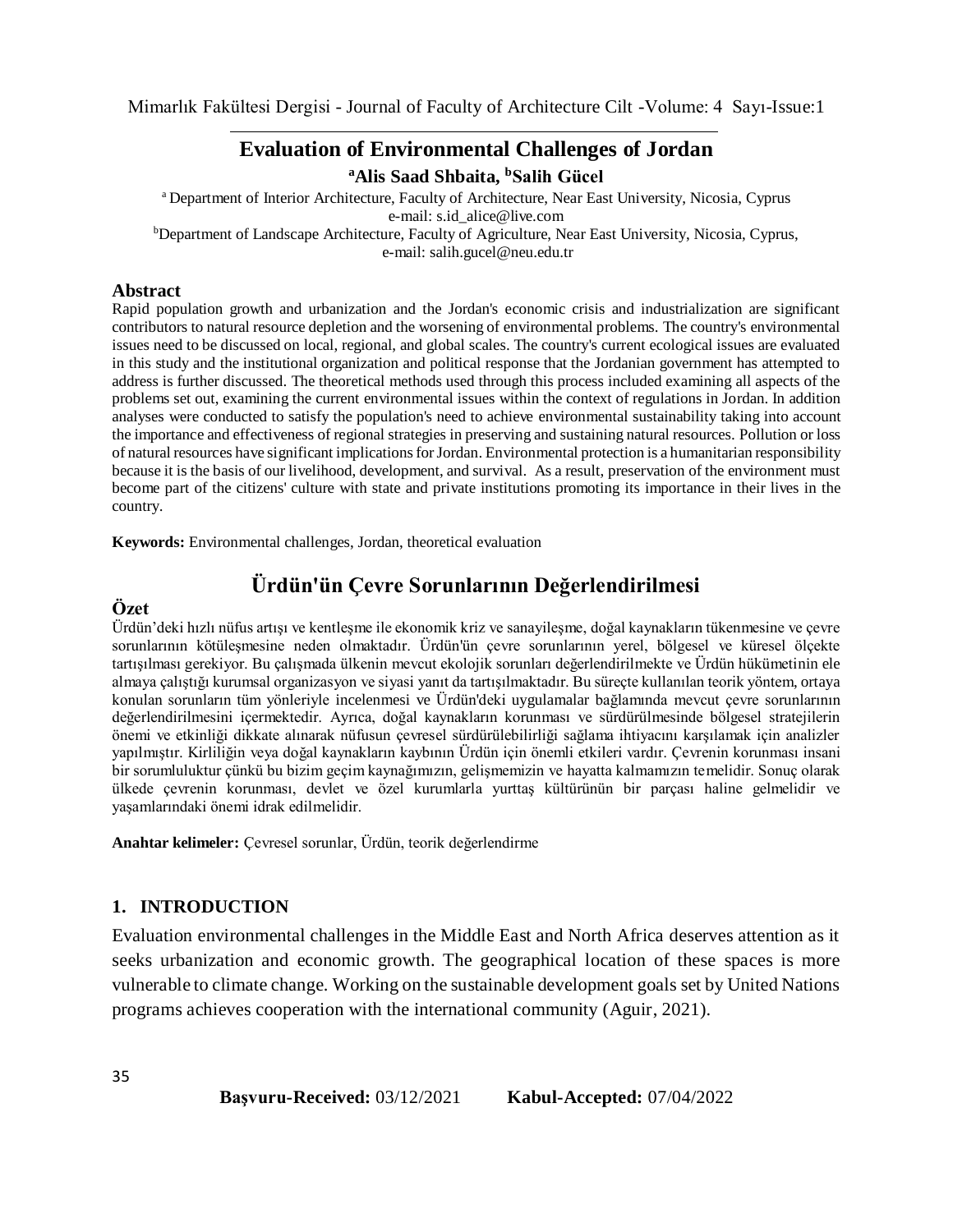The main priority is economic growth, and that environmental protection is a secondary consideration that must be addressed mainly in the future, but there is an urgent need today to develop clear policies to control the deterioration of the environment locally, nationally and globally (Farzanegan & Markwardt, 2018).

The scientific debate on global environmental change has led to agreement on three facts: First, the environment changes rapidly due to various environmental problems and damages, and second, humans are the cause of environmental change, and all causes fall through a subset of direct causes, directly changing aspects of the environment in ways that have an impact. Global Third, environmental change is global in scale because its consequences will be global. Frequent scientific consensus due to human-induced environmental change has led to some model approaches to address the issue, such as "sustainable development" and more recently, the green economy (Behnassi & McGlade, 2017).

One of the severe challenges in the Middle East is the scarcity of water and its shortage; in the past, the Middle East was rich in water. There is a response to the increasing demand for water due to the progress in using resources, such as intelligent water management and innovation in irrigation technology, and wise investments. For example, Jordan has begun to control the pollution and pumping of groundwater more stringently. Expand the desalination business to meet the demand for drinking water; as in Jordan, it must provide water for irrigation to treat wastewater (Von Lossow & Shatat, 2020).

Until the 1970s, Jordan was a country with few environmental concerns. Because of modernization and overcrowding, there are concerns with ecological conditions. The rapid growth of the population has led the state to run out of water. Furthermore, urbanization has been a significant cause of air pollution and environmental degradation. It is essential to develop the land. The country's industrial method depletes natural resources, such as agricultural soil degradation due to long-term use and tree cutting. Environmental issues became apparent in the 1970s and 1980s, and as a result, there was much interested in dealing with ecological problems (Hadadin & Tarawneh, 2007).

Jordan's environmental problems are apparent on a local, regional, and international level. Most of the ecological issues Jordan faces today have been discussed in this article, institutional regulation, and the Jordanian government's political response.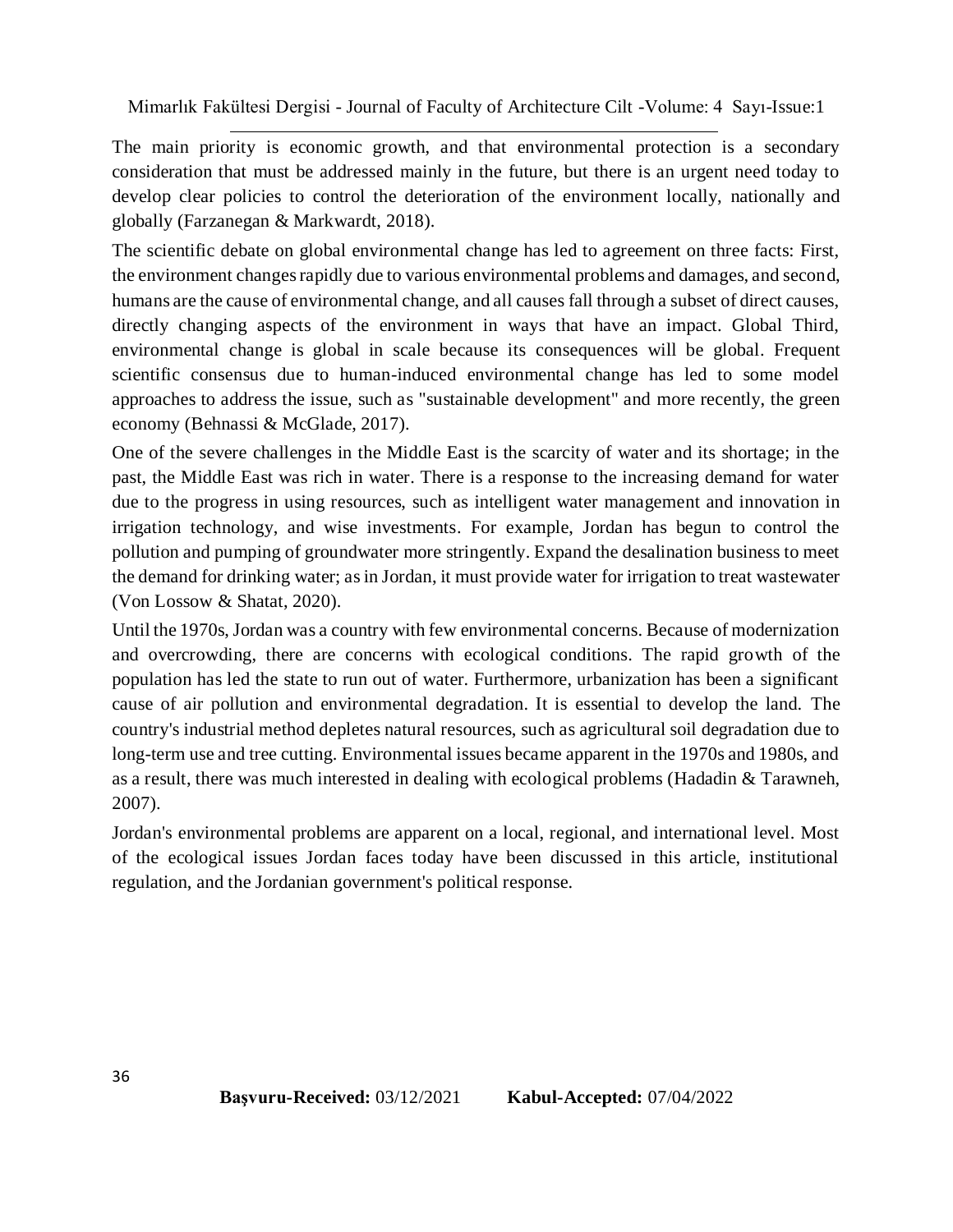

**Figure 1:** Map of surface and groundwater basins in Jordan Source: Vanak for the Ministry of Water and Irrigation.

## **2. EVALUATION OF ENVIRONMENTAL CHALLENGES OF JORDAN 2.1 Local Effects (Land Quality)**

The state of Jordan provides 10% of GDP from agriculture; this product, together with livestock, contributes 75%, 25%, to the sub-sector of the added value. The impact of agriculture on soil quality is enormous, as it affects the industrial sector and services. The agricultural area is 61,000 hectares, most of which is in the Jordan Valley (Al-Rashdan et al., 1999).

Surface gravity systems provide 45 percent of water supply to areas, while pressure piped systems provide 55 percent. However, good drainage is essential for the evaporation of salinity in the soil, harming the plants. Whereas, as happened in the period (1989-1991), a decline in soil quality due to insufficient drainage results in dry soil, resulting in decreased agricultural production.

Jordan's average fruit and vegetable crop production are equivalent to that of Syria and Egypt. Despite considerable investment in irrigation infrastructure, but irrigation performance is poor,

**Başvuru-Received:** 03/12/2021 **Kabul-Accepted:** 07/04/2022

37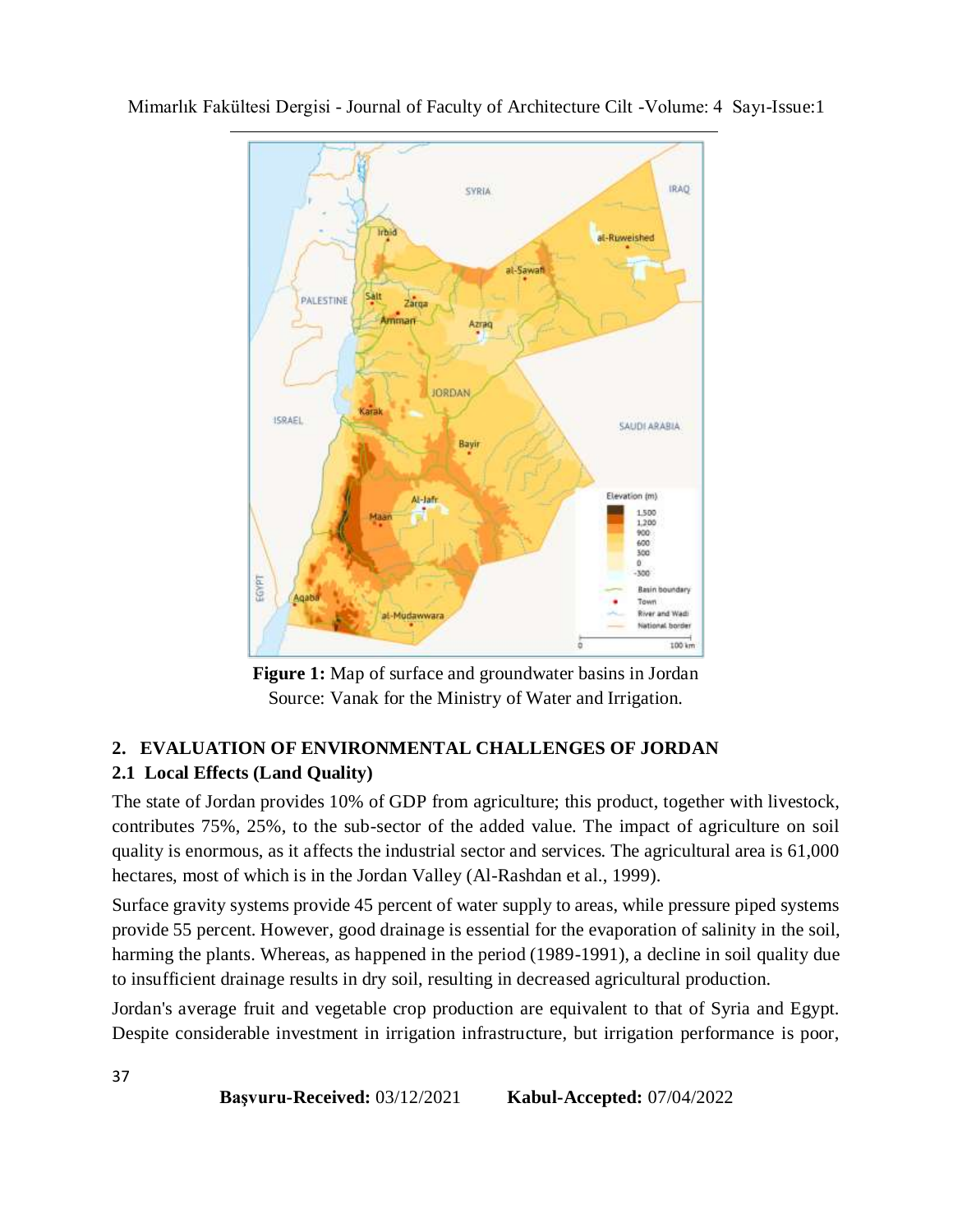with intermediate surface distribution systems varying from 38% to 70% for direct tube distribution systems (Adger et al., 2003).

The high subsidies provided to Jordanian farmers exacerbate this inefficiency, meaning that irrigation water was pumping in quantities more than agricultural land needs.

Farmers use fertilizers without taking into account the commonly recommended tolerances to protect crops, in addition to the soil's poor quality as a result of salinity. The Ministry of Agriculture does not always perform much pesticide residue analysis. According to the research work, these pesticides appeared in high concentrations in the waste grooves of some dam reservoirs. As a side benefit of the substantial use of pesticides in agricultural soil, the soil quality would deteriorate in the long run (Abu-Taleb & Salameh, 1994).

#### *Desertification*

Desertification causes the loss of topsoil, which is a justification for the loss of agricultural fields, as well as a lack of rest periods, which kills the land's biological capacities and is one of the causes of desertification for large areas, as the desert covers 90% of Jordan's land. Agricultural areas cover the northern highlands. While the state preserves these natural resources, increased housing density would reduce agrarian regions.

Since vast areas of pastures have been subjected to grazing on go and misuse due to Acquisition, the impact on wildlife in-country must assess. The Acquisition has resulted in the removal of Cultivated areas and degradation of agricultural land quality. The Ministry of Urban and Rural Affairs and Environment undertook a feasibility report for the Green Belt in the late 1980s. Which runs from north to south and is east of the capital, to use it as a natural buffer against desertification, but the implementation issues appear to not resolve (Abu-Taleb & Salameh, 1994).

#### *Air Pollution*

Jordan has a clean air climate due to its limited industrial base. However, several country areas where air pollution concentrations are higher than appropriate international standards (Fig. 2). Here are some examples:

- 1. In Zarqa's northern region, there is a large oil station and electricity generation facility.
- 2. Emissions from a cement plant outside the Amman area are unregulated.
- 3. Air pollution due to car exhaust in central Amman.
- 4. Significant quantities of phosphate soil are release during the loading phase at the port of Aqaba city.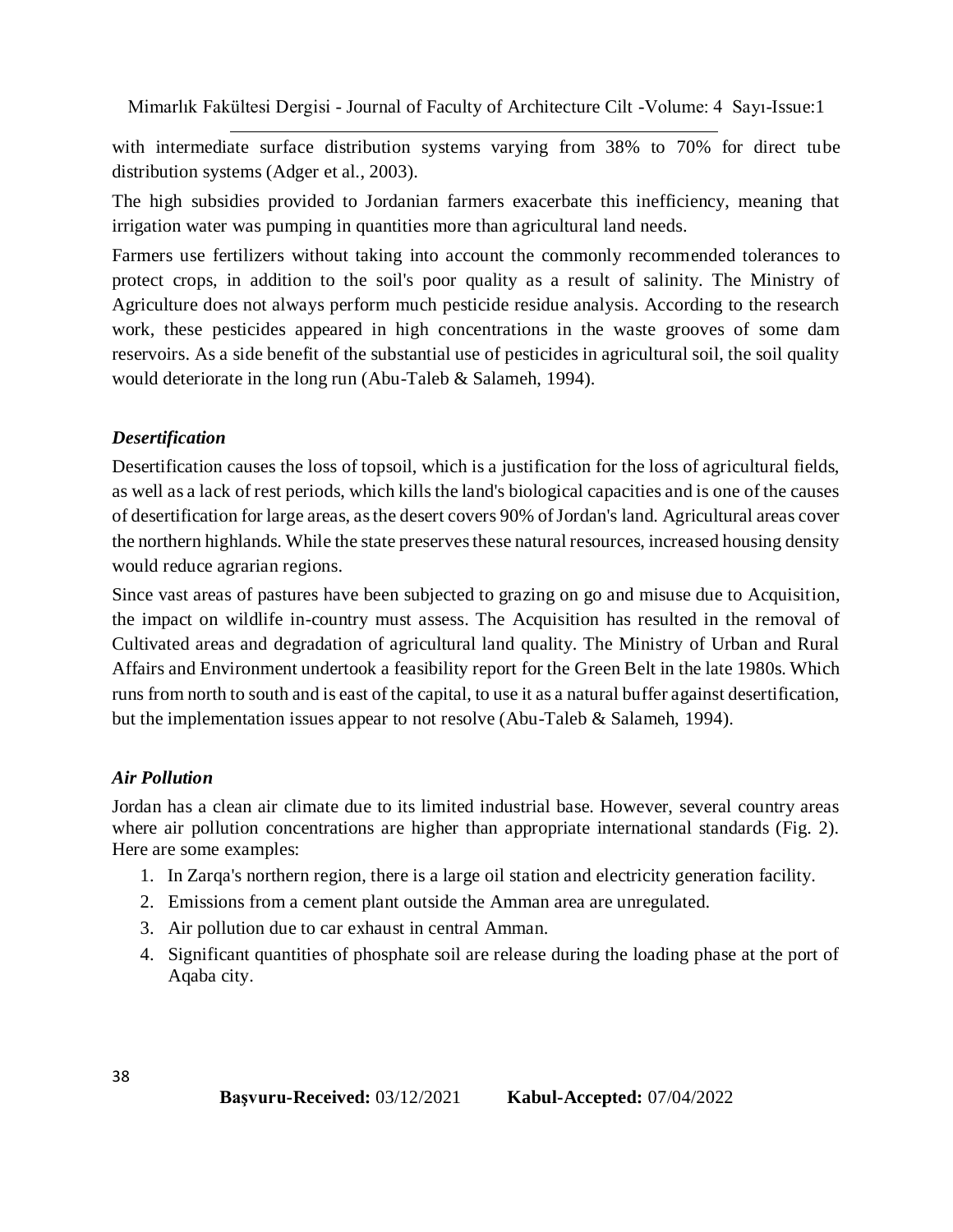

Fig. 2. Air pollution in Jordan - expressive. Source: www.almadenahnews.com

#### *Water Pollution*

In Jordan, water scarcity is the source of water resource management, environmental quality, and fear during the distribution of supplies to the country's various regions. In Jordan's extreme water shortage, the severity of water is a looming problem that conservation initiatives or improved production cannot alleviate. The weather is semi-arid, and the population is rising significantly, which causes water scarcity, which influences Excessive pressure on limited water supply. The torrential rain of 1992 provided a respite for the fossil water layers in the subsequent summer season. However, the impact will not last in the area in the long run. A direct external driver of the imbalance between resource and demand is environmental issues caused by acute water shortages. Jordan recognizes the value of environmental protection when taking concrete action to solve water scarcity and meet consumer needs, but more criteria are essential. Jordan's major rivers are the Jordan, Yarmouk, and Zarqa (Fig. 1). Today, the Yarmouk River is of decent quality and situated on the Syrian-Jordan border, but the Zarqa River is a tragedy for the environment and flows entirely into Jordan (Fig. 3).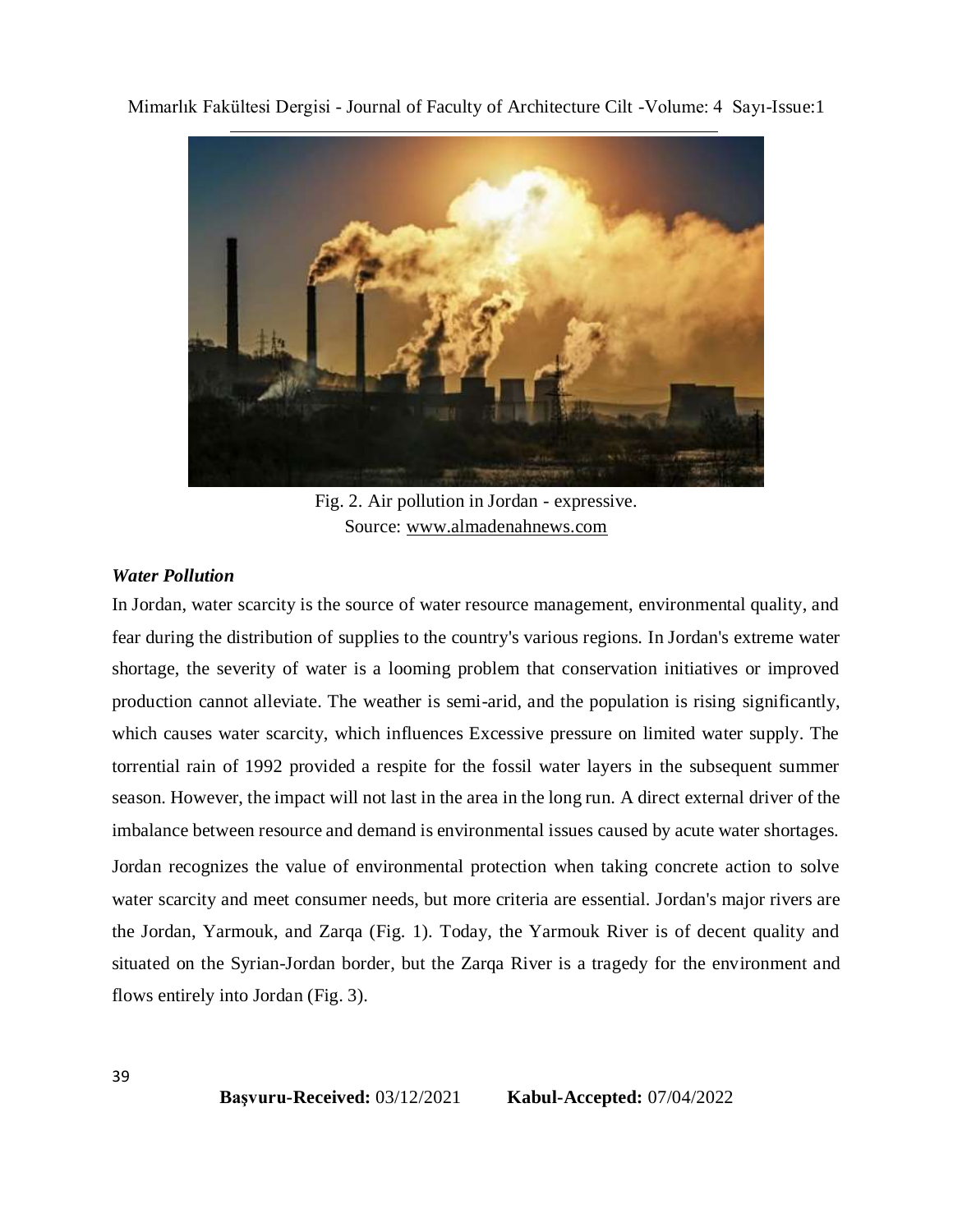The Zarqa River and heavily contaminated industrial and municipal waste discharge into the reservoir of King Talal Dam. Over the summer, this river is mostly sewage-fed. The Royal Scientific Society (RSS) concluded in many studies that stored water from it is only suitable for "salty crops." Because of the high sodium content (133 mg/l), they should not be Sprinklers used because they can damage the leaves of the plants. These crucial guidelines, however, have not been enforced or tracked.

Harvest in the Jordan ravine was seriously harming in the summer of 1991 due to pollution of irrigation water of King Talal Dam, which receives liquid trash of the Khirbet al-Samra therapy plant along the Zarqa River with losses totaling nearly half of the annual agricultural output value. The quality of groundwater is critical since it accounts for 90% of the municipality's supply. Groundwater contamination was caused by two factors: the process of water extraction and waste leakage. The typical saline water tendency to intervene at higher aquifer scales after extraction is greater than the aquifers' regular replenishment, as seen by pollution from water abstraction.

Water is used for irrigation from Azraq Oasis, which is situated 103 kilometers east of Amman, and for home supplies in the regions of Irbid and Amman. Water withdrawals in this basin started exceeding healthy harvests in 1982, and water levels have now dropped from 3-5 meters. In this basin, subsequent salinity measurements revealed a rise from 500 mg/l to 700 mg/l.

The contamination of the groundwater basins was caused by waste leakage in Amman, Jordan's capital. The quality of groundwater in this area is deteriorating, and groundwater supplies will not be sufficient to meet the region's needs in the immediate future. In the winter of 1992, heavy rain and high stocks caused a temporary halt to the issue. If environmental protection were not enforcing now, remediation and cleanup of some of the resources mentioned would become essential. Water treatment cost is too high - a significant burden for Jordan - but inaction can have important health and production consequences. Two factors determine the costs of water treatment: The time frame of the process also reaction may be permanent, rendering the entire groundwater layer useless. In addition, water should be allocated to the municipal and industrial sectors for irrigation during the purification cycle to meet the needs of the residents (Abu-Taleb & Salameh, 1994).

40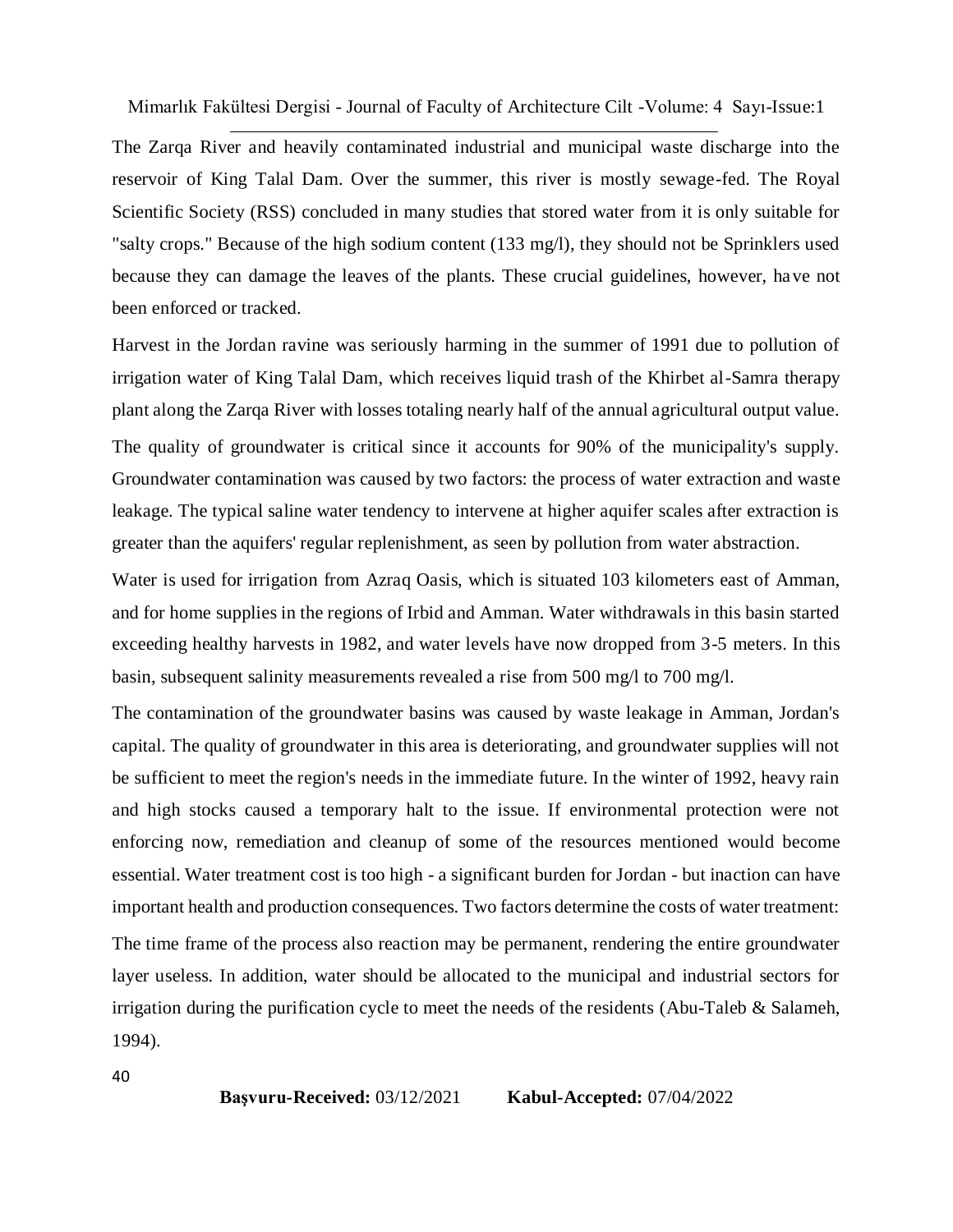

**Figure 3:** Zarqa River exposed to wastewater flow (Photo by Muhammad Abu Ghosh). Source: alghad.com

### *Seaboard and Nautical Environments*

Jordan's only seawater source is 25 kilometers stretch of the Gulf of Aqaba's northern coast (Fig. 4), including tourist attractions, sports, and an industrial complex in Aqaba, which has a population of 60,000 people. Trade fishing has not been advanced, and since the mid-1950s, the fishing percentage has decreased more than expected.

The city's wastewater is discharged into t sands of the region in Aqaba, with the sewage water flowing into the water of the Aqaba coast due to the general course of water direction during the aquifer to the beach. One of the region's environmental issues is this. The Gulf of Aqaba is home to 1000 tropical fish species and 100 coral reef species, all of which are vulnerable to the harmful effects of loading in stations, containing phosphate dust that spreads through the air and water. As a result, desalination plant preparation would have a detrimental impact on marine life, which is the Gulf of Aqaba's second environmental catastrophe. Furthermore, ocean warming impacts coral reefs, a global environmental problem affecting the country and addressing as part of global environmental issues.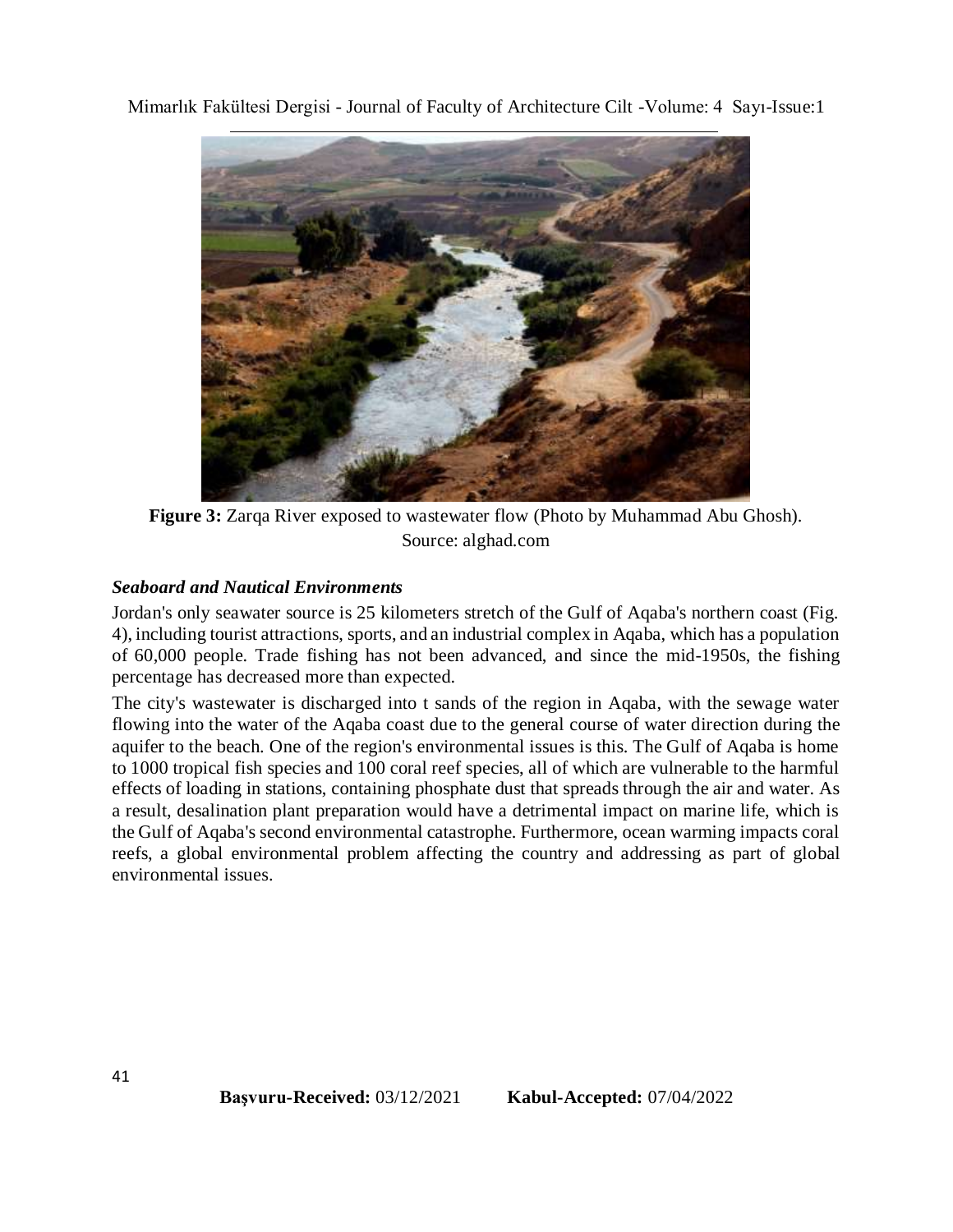

**Figure 4:** Aqaba Port. Source: doc.aljazeera.net

## **2.2 Regional Effects**

Jordan is dealing with some regional environmental problems, including sharing water supplies with neighboring countries, such as the Jordan River, Jordan shares with Syria, Lebanon, Palestine, and Disi, and groundwater with Saudi Arabia. Environmental issues at the regional level in the south include a significant lack of water supplies and ecological problems and the lack of agreements with neighboring countries to share shared resources (Abu-Taleb & Salameh, 1994).

### *Dead Sea and the Water Levels*

The Dead Sea is a locked area with high salinity at the lowest point on the land's face. Freshwater was drained from the Jordan River, flowing water, springs, and rainwater to compensate for the extreme evaporation rate it was subjected to, which amounts to (up to 1.6 meters/year) (Fig. 5). The Dead Sea reached for balance at a deep of 392 meters beneath sea level, taking into account seasonal inconstancies (Akash et al., 1997).

Nonetheless, due to the Jordan River's water share with neighboring countries and the high percentage of their use of river water, the volume of water pump to the Dead Sea has decreased, with pumping reaching 1,900 million cubic meters in the early 1950s 550 million cubic meters in 1991.

According to previous rates, evaporation rates in the Dead Sea decreased from 392 meters to 407 meters below sea level over the past three decades. Still, water pumping caused the level to gradually increase, lowering from 392 meters to 407 meters below sea level.

42 The staggering annual average decline of up to 0.85 meters in the last few years we expected to affect the region's climate and life (Fig. 6). In any case, the ascent in the water level of the Dead Sea and its insurance from dry season to save the climate by siphoning new water into it was the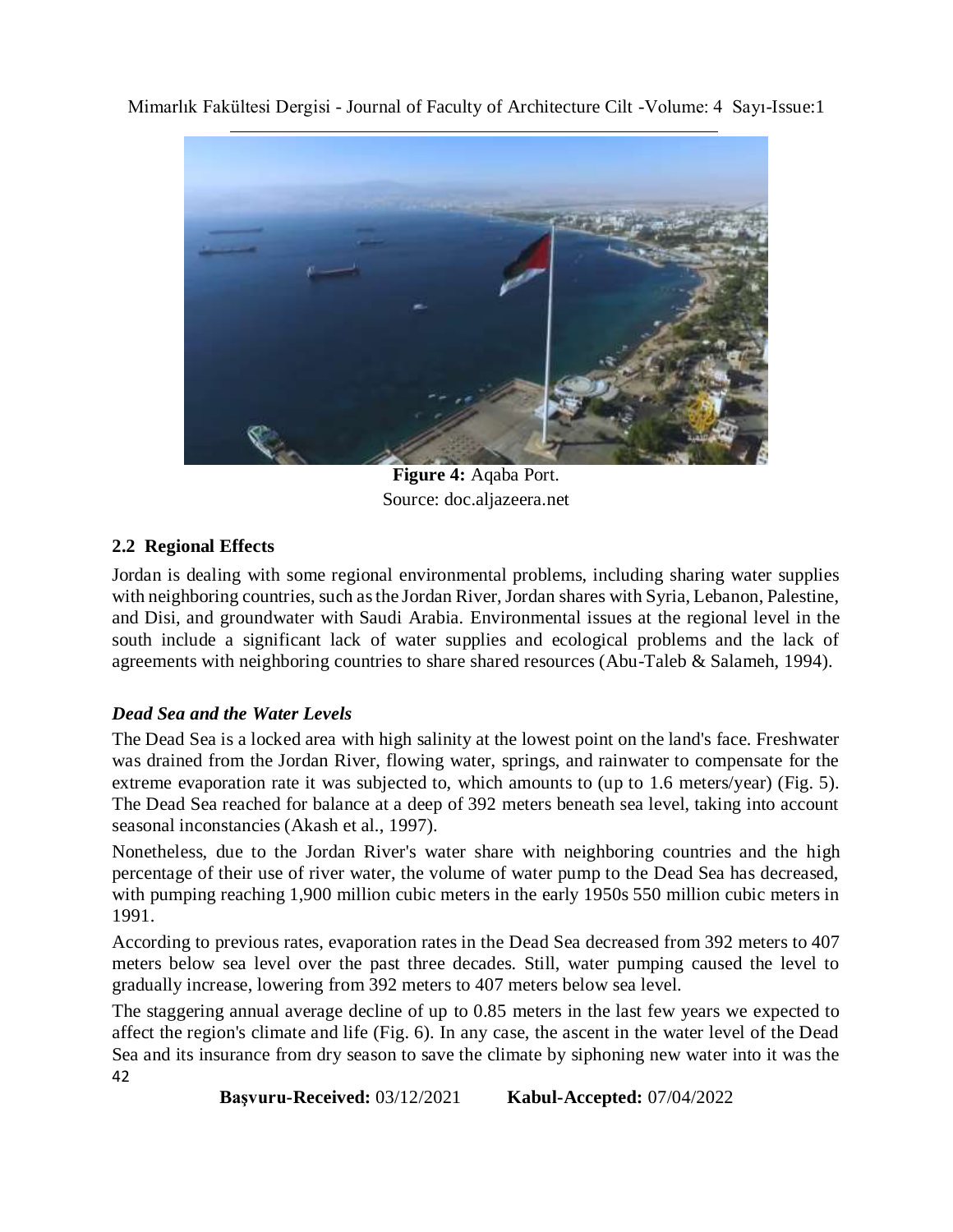explanation behind the lessening in the groundwater level, which influenced the nature of the groundwater, as there is no direct relationship between are the ranks of the Dead Sea and the groundwater.



**Figure 5:** The Dead Sea (1972-2011) - NASA Earth Observatory. Source: ar.wikipedia.org



Figure 6: The Dead Sea water level continues to drop. Source: sawaleif.com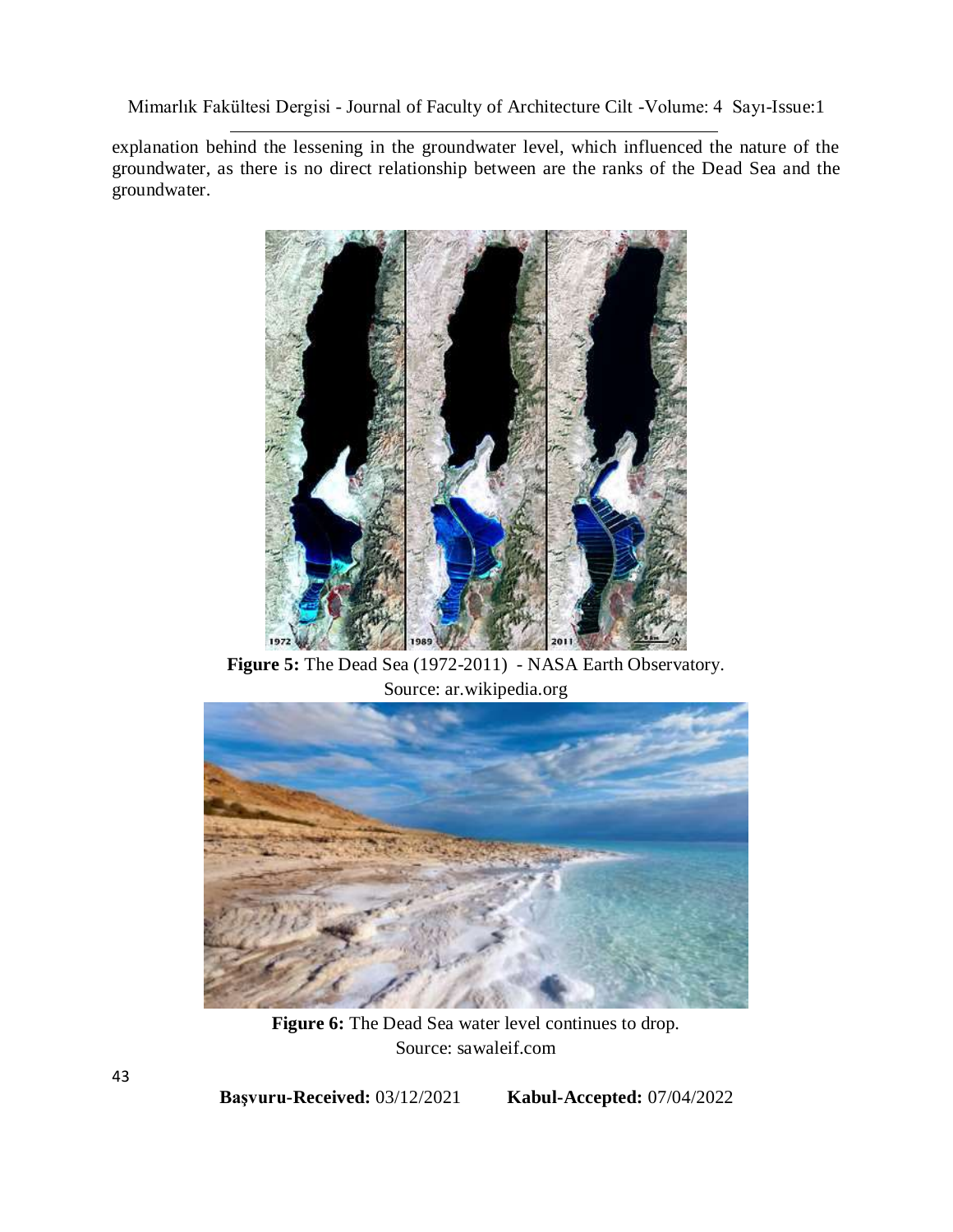## *The Quantity and Quality of the Jordan River Water*

The Jordan Stream's water is very salty for a variety of reasons. Water flows into the waterway from both banks, so the Jordan Waterway receives salty spring water from (Occupied Israel) opposite bank.

Occupying Israel did this work to protect the quality of the Sea of Galilee, which is one of the primary sources of water, but it also harmed the Jordan River's water, rendering it unfit for use, as the Jordan River's salinity reached 5000 parts per million before it reached the Dead Sea, while the Dead Sea's salinity is 300 thousand parts per million.

Where signs of salinization exist on Jordan River-irrigated soil, and this cannot prevent, we may reduce the area of soil exposed to Jordan River water passing through it and provide enough irrigation water for the rest of the soil the plant's needs (Abu-Taleb, M. F., & Salameh, E. 1994).

### *Non-Renewable Groundwater Resources*

Many desert and semi-desert areas developed underneath the surface of aquifers due to periods of arid climate in the past, and they are referred to as fossil waters, with the Disi groundwater being one example (Figure 7). The Disi groundwater is the largest in the Peninsula of Arabia and one of Jordan's water sources, but it is subject to various restrictions (Andersen et al., 2017). Disi water can be used in the southern area because it is the nearest and least costly to transport, but it must using cautious because it is a non-renewable resource.



**Figure 7:** Disi aquifer. Source: www.ammanjo.net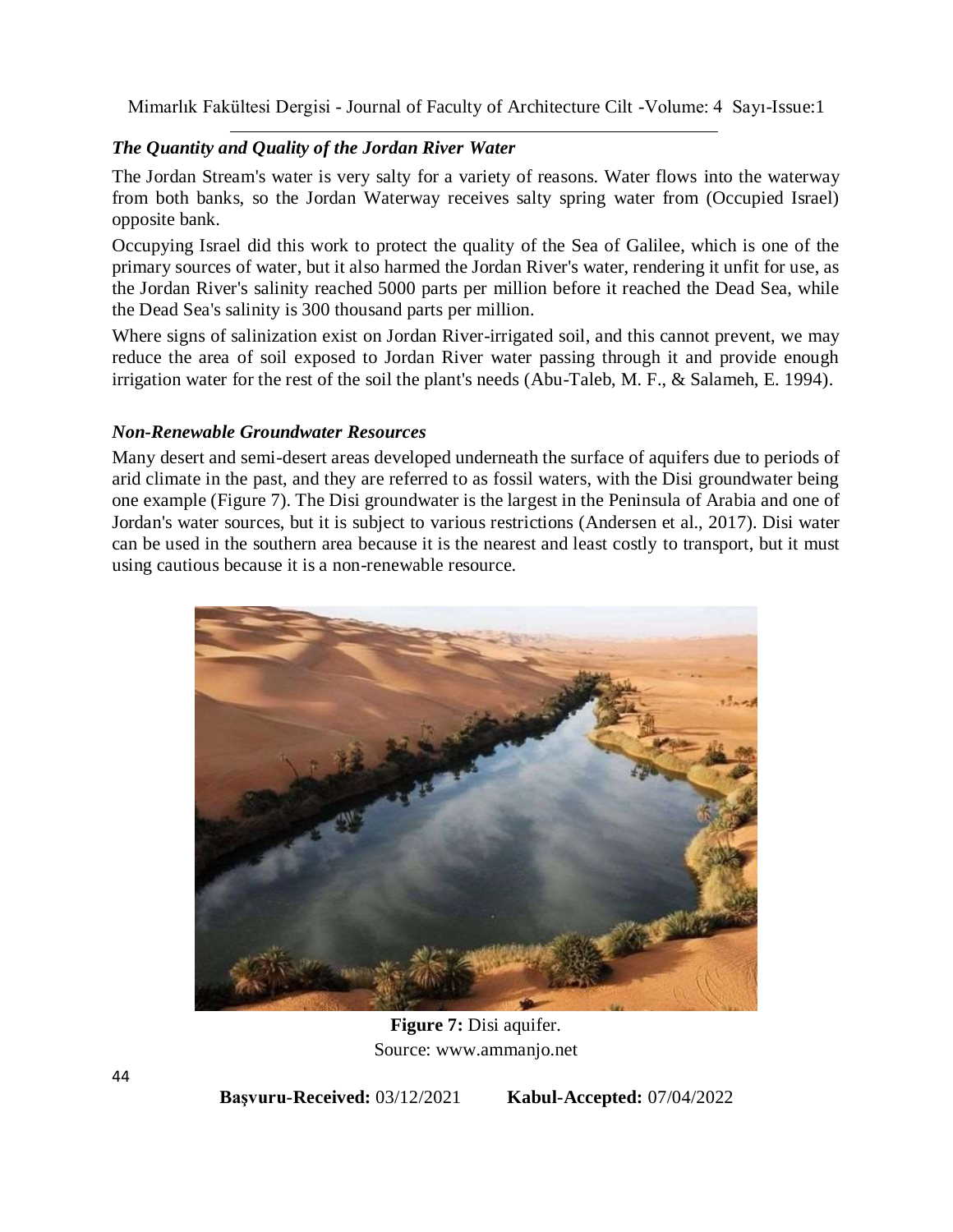Disi water started to be used in irrigation works to grow wheat and supply municipalities to distribute water to the city of Aqaba in Jordan in the late 1970s, and in the early 1980s, Disi water using in the irrigation process of wheat in the desert in the Kingdom of Saudi Arabia. In the beginning, both nations removed a total of 6 million cubic meters. The gross output in 1989 was 195 million cubic meters (55 million cubic meters from Jordan and 140 million cubic meters from Saudi Arabia).

Many environmental issues have arisen, either directly or indirectly, due to using this water to irrigate crops. For starters, the high intrinsic value of water usage (for municipal and industrial purposes, for example) in Oman means that the expense can be restored to existing water shortages and used more effectively to solve water quality and quantity issues elsewhere. Another: When irrigation water flows into the aquifer, it has a detrimental impact because it pollutes the groundwater, worsening over time. Third: The increased use of Disi water, as well as the decrease in water level, harms its salinity and mineral content. As a result, water pumping levels in Saudi Arabia, wells in Tabuk, which exceed 120 meters, have been decreased. In Jordan, 9 meters, pumping has been discontinuing in some regions.

### **2.3 Global Influences**

Global changes, such as climate alteration and greenhouse gas emissions, have a detrimental impact on Jordan's environment, including water supply for irrigation and plant needs (Stone, 2008).

The discrepancy between the studied strategy and its implementation to handle agricultural irrigation operations in Jordan also reveals an asymmetry between the resource that can save and the amount of agricultural consumption on water. Now we understand why Jordan is paying such a high price for agricultural irrigation and sustainable growth. Furthermore, potential global warming would cause a decrease in the water level in the Dead Sea and increase the level of groundwater in Jordan in areas where the soil salinity is high.

The rising ocean temperatures result from global warming, which predicts to hit 1.5-4 degrees Celsius. The number of coral reefs in the Red Sea near Aqaba may drastically reduce. A phenomenon is known as "bleaching." when coral reefs lose the colored algae, they used to coexist, and they will die. According to studies proposed by some scientists for global warming, which contributes to abnormally high sea temperatures.

### **2.4 Institutional Approach And Policy Responses**

In 1986-1990 the Jordanian government adopted a strategy for economic and social growth. This plan deals with the environment as a broad field. As plan's mechanism of action was studied and developed according to the evaluation of some environmental problems over the years including stopping pollution of water and soil, preservation of natural life, and management of natural resources.

Jordan has shown its understanding of environmental problems and willingness to formulate policies and laws to address them in recent years. In the early 1980s, the Royal Society for the

45

| <b>Başvuru-Received:</b> 03/12/2021 | <b>Kabul-Accepted: 07/04/2022</b> |
|-------------------------------------|-----------------------------------|
|                                     |                                   |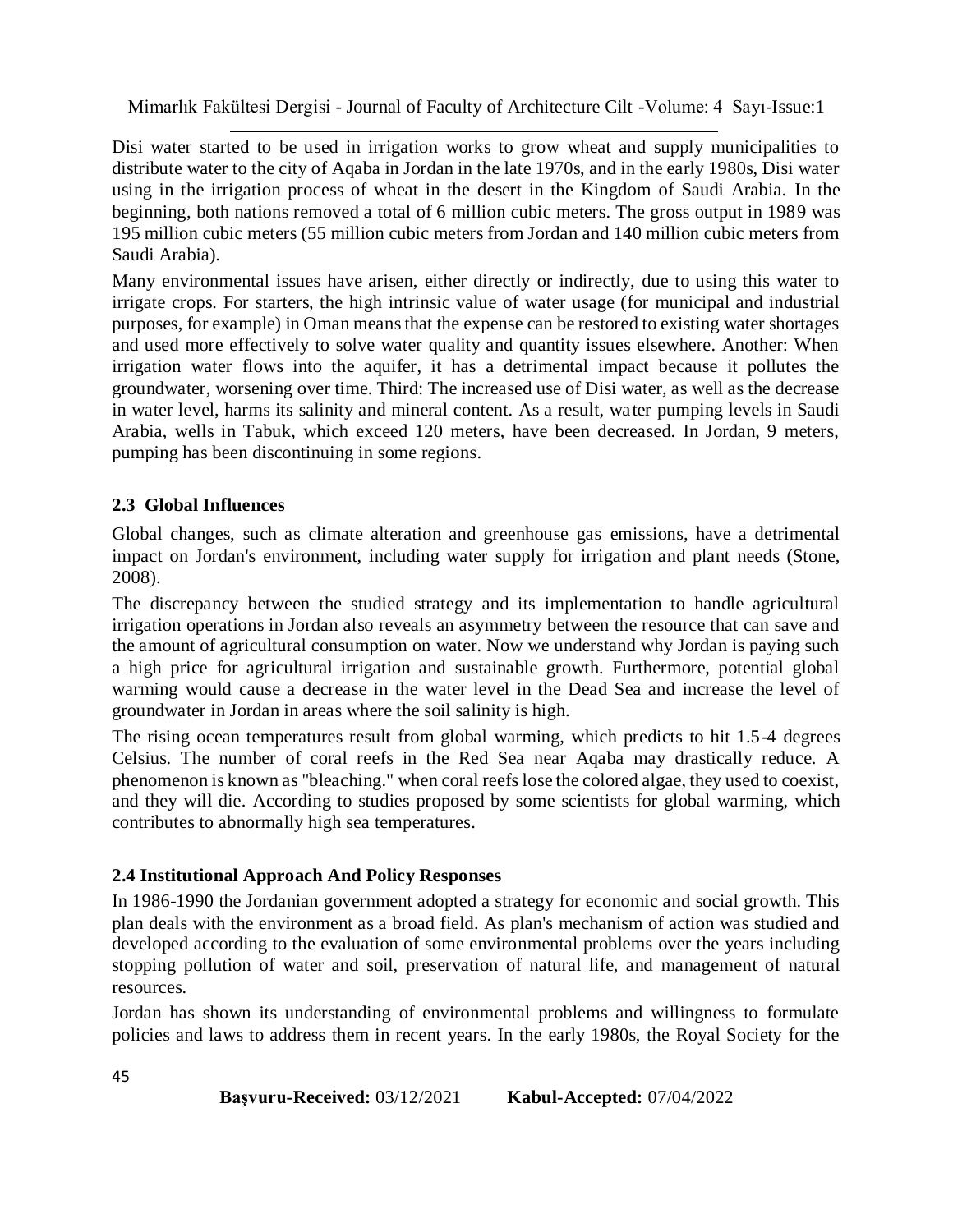Protection of the Wild (RSSCN) create. The government provides total funding and support to the organization, which aims to raise environmental awareness. In 1990, the government worked with the International Development Agency and the International Union for Protection of Nature (IUCN) to establish a national ecosystem. This study contained information about national institutional collaboration and legal restrictions for dealing with potential environmental issues (Jordan & Lenschow, 2009).

Government sponsorship of international conferences and symposia in collaboration with environmental organizations, like the conference World Health Organization which hold at (1983), the United Nations Environment Program which holds at (1983) and the conference UNESCO hold at (1987), and others, demonstrates national awareness. Assigning scientists to conduct studies and assessments on environmental problems, preserve natural life in forests, and protect soil quality under the Ministry of Agriculture and other ministries (Cameron & Abouchar, 1991). The most productive environmental science institutions in Jordan are the Royal Science Society (RSS) and the Studies of Water and University Studies Center (WRSC). The Royal Scientific Society generates no-profit organization instituted in 1970 to supply scientific and technical supply to Jordan's public and private section for projects growth. The Potable Water and Sanitation Center, on the other hand, was established in 1983 at the University of Jordan to support national efforts in the development of water supplies and the protection of water from environmental influences. Contamination of drinking water is one of the most severe environmental issues. More effort is needed, has been halted due to a reduction in financial resources available to support these efforts due to the economic recession.

#### *Environment Authority*

Jordan formed the Environment Department in 1980 to plan a policy in line with the most pressing environmental issues at the time, as it was one of 30 governments to declare their support for a global strategy to protect the environment in March of that year, prompting the rest of the countries to create national strategies and studies to address their environmental issues by the WCS policy.

Her Majesty Queen Noor presided over the establishment of the National Environment Committee the following year, indicated by the formation of a committee to formulate environmental protection plans that included members from all bodies and ministries under the Prime Minister's administration. The first achievement was the four-year independence of the environment sector in the five-year development plan, which began in 1986.

In the sixth month of 1988, the Council of Ministers authorized the formation of a steering committee, led by the Minister of Municipal Affairs, to create environmental plans and policies in collaboration with the sectors responsible for environmental work. The Kingdom of Jordan and the International Union for Conservation of Nature (IUCN) signed an agreement in 1988 to establish a plan to protect the ecosystem and its resources.

They subsidize the US Agency for International Development for the past understanding by working between the two teams to create plans inside the WCS controls. Jordan approved a plan for preserving the environment and its wealth in the fifth month of 1991, under the Minister of Municipal Affairs (McEachern, 1991). The next stage is implementing the strategies that occurred

```
Başvuru-Received: 03/12/2021 Kabul-Accepted: 07/04/2022
```

```
46
```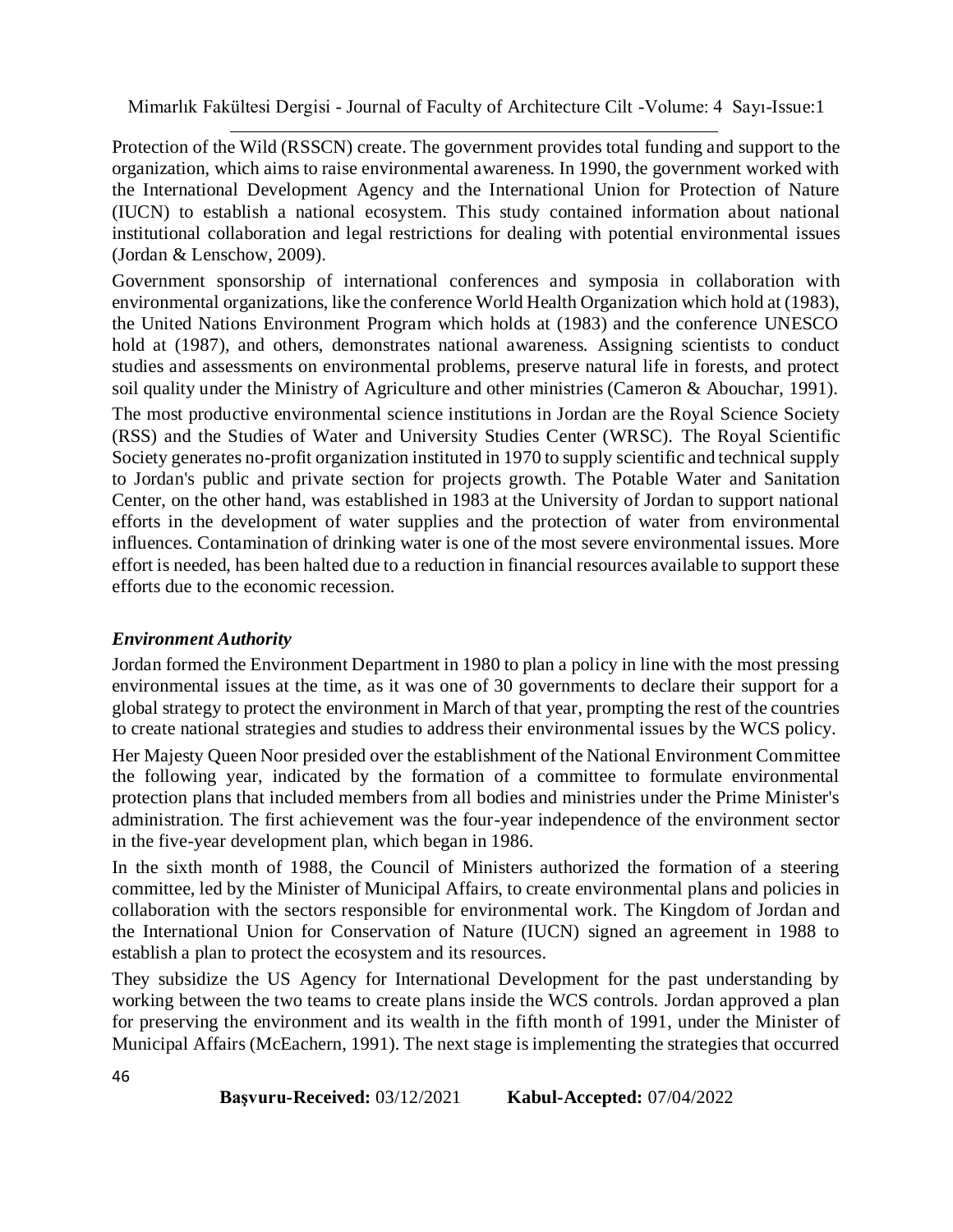previously, and their results appear during the following years according to the efforts made by all parties to implement the recommended plans.

### *Environmental Law*

The Environment Law encompasses all laws, rules, and other agreements, and the general law is how citizens interact with the environment and its sources. It aims to conserve and protect nature and decide the quantity and terms with which natural resources using.

Air and water quality controlling by environmental law (Fig. 8). These laws minimize pollution and protect against various issues, including ozone depletion, controlling the quantity and quality of water usage, handling pollution with wastewater, and directing water flow on the ground. Since the legislation does not prohibit pollution, it must be treated or reduced. It does, however, impose penalties on those who are responsible for emissions. Environmental legislation regulates chemical safety requirements and limits, such as methods of use and the number of chemicals used. We are protecting wildlife by monitoring hunting locations, times, and methods.

The first federal environmental legislation, the Ports and Rivers Act, was enacted in 1889. It contains fines for dumping waste into bodies of water without approval from the authorities. Moreover, there is a fine for changing a seafront, a harbor, or even a watercourse. Water and clean air, effective environmental response, compensation and tasks, potentially endangered species, national environmental policy, and resource management are all essential federal environmental laws.

Important initiatives have arisen due to the introduction of environmental legislation in response to the needs of the place and time, such as the conference on maintaining landscapes, which resulted in the power plant's work is halted. The Environmental Protection Agency (EPA) is the source of most environmental legislation, consisting of forty laws and numerous regulations. Services for certain facilities provided by other federal organizations (wildlife, parks, forests, land administration) (Tarlock, 1979).



**Figure 8**: Water sources (www.almamlakatv.com)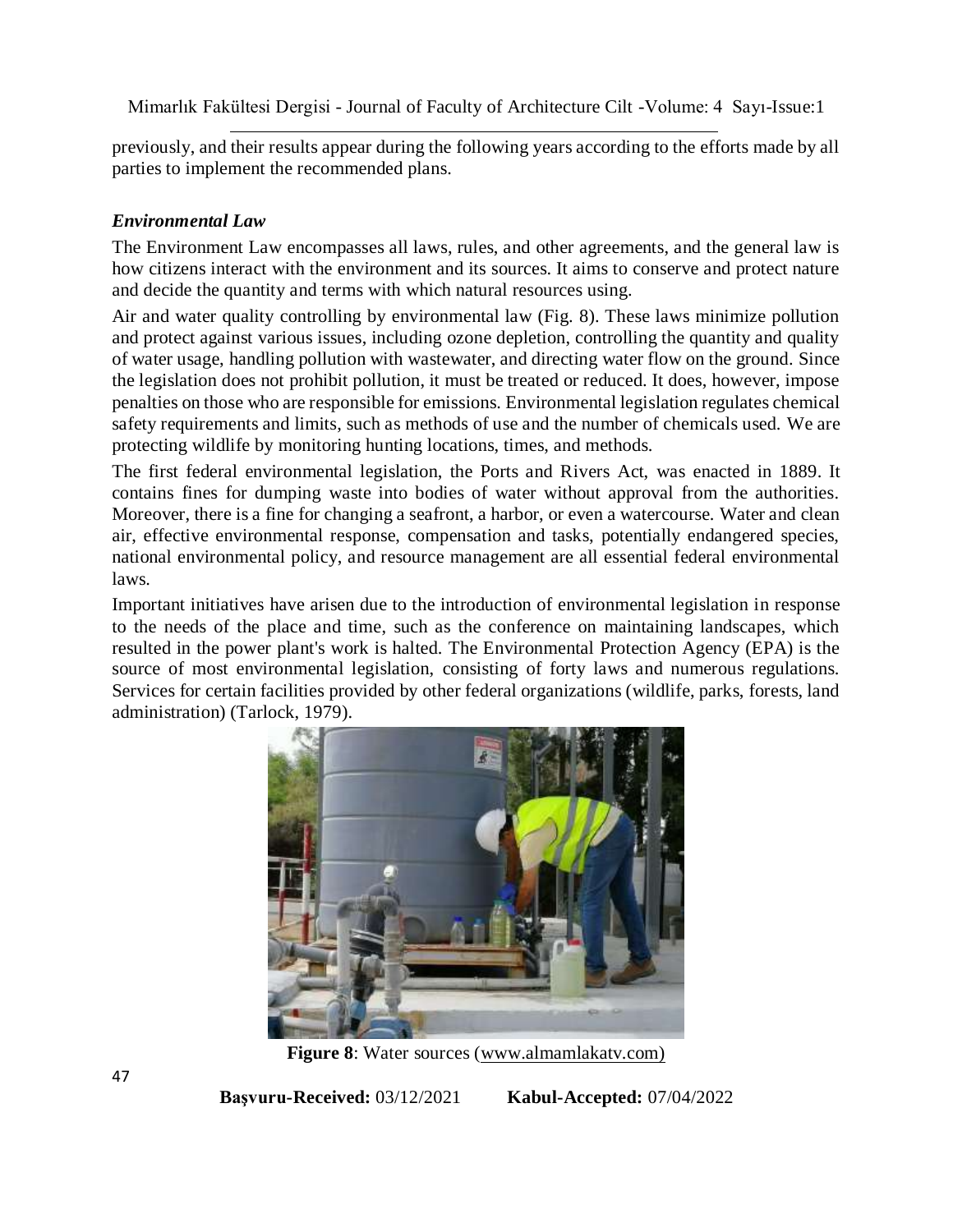## *Structure for the General Assembly (Iucn) Eighteenth Meeting*

It urges governments in the organization's member countries to:

- exercise caution when using non-renewable and irreplaceable resources.
- Reducing the amount of toxic waste dumped into bodies of water:

1. recycle as much as possible to ensure that the whole resource recycling in the future. (Petroleum products, gases generated by coal, gas, and oil combustion, minerals, nitrates and phosphates resulting from the use the intensity of fertilizers and agriculture)

- 2. Commitment to sustainably using renewable resources.
- 3. By recycling planned organic waste, we will reduce emissions in fossil waters and rivers while also the agricultural soil fertility.
- 4. We are supporting renewable energy supplies such as (sun, wind, water).
- 5. It is supporting cutting-edge manufacturing processes and innovations that do not pollute the atmosphere.
- 6. It motivates consumer goods manufacturers to recycle all of the materials that go into their productions.
- 7. Calling on governments to follow the following guidelines when developing and developing rural and urban areas:
- In rural areas, we will appropriate management, protect renewable natural resources, and ensure their long-term use.
- In urban areas, we focus on waste reduction and recycling, reducing the use of material and energy (McEachern, J. 1991).

# **3. CONCLUSION AND RECOMMENDATIONS**

Global environmental disruption during the past decades has reached an intolerable peak, with devastating effects on regions and populations, which are historically considered less responsible for their underlying causes. The concept of sustainable development showed the international community's broad awareness of the importance of the need to manage the environmental crisis in balance with economic and social necessities (Behnassi & McGlade, 2017). Sustainable Development fulfills the needs of the present without affecting the ability of generations to achieve their own needs (Issa & Al Abbar, 2015).

Jordan's environmental condition evolves, but it remains vulnerable to the effects of certain factors. Jordan's rapid population growth, industrial emissions, and the influx of hundreds of thousands of people from abroad have contributed to the country's rapid growth. As a result, many of its natural resources have been reduced consumption, and the country's extreme water over-exploitation has caused the aquifers to be drained and polluted (Hadadin & Tarawneh, 2007). Jordan faces several environmental issues as a result of a disparity between resources and the water supply. As a result, this paper investigates Jordan's environmental problems, which include local, regional, and global environmental issues.

The paper also addresses the evolution of current policy in response to these challenges, recommending that potential decision-making strategies to be flexible, rigorous, and time to

```
Başvuru-Received: 03/12/2021 Kabul-Accepted: 07/04/2022
```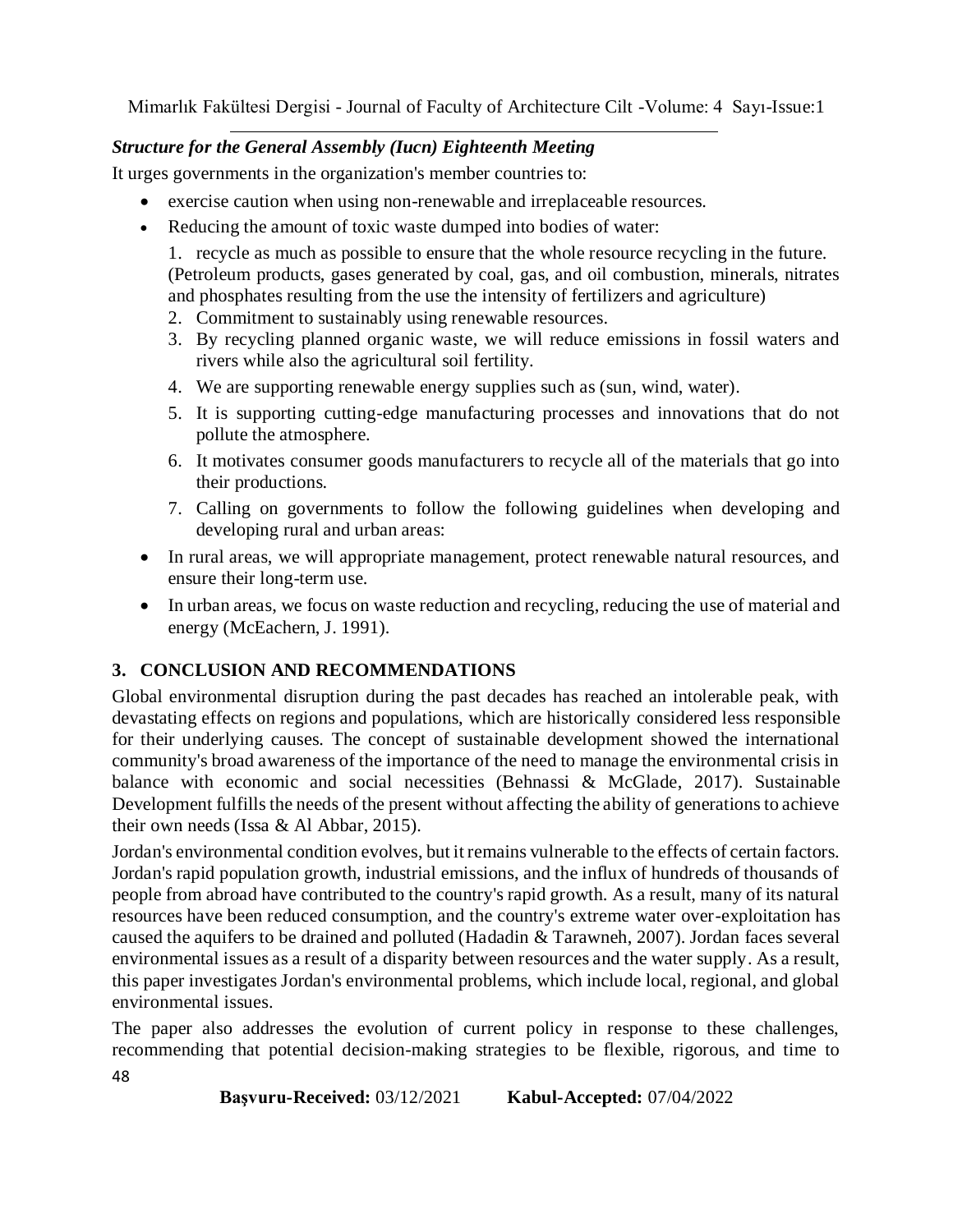effectively deal with environmental issues. Finally, the paper addressing Jordan's environmental problems makes recommendations for enhancing and expediting the creation of effective environmental policies. The paper also emphasizes the value of scientists and researchers being more active in government decision-making to implement more scientifically informed policies than previously.

#### **REFERENCES**

- Aguir Bargaoui, S. (2021). Renewable Energies and Energy Efficiency Adoption's Impact on the Environmental Quality of Middle East North Africa Countries. *Journal of Applied Economic Sciences*, *16*(3).
- Abu-Taleb, M. F., & Salameh, E. (1994). Environmental Management in Jordan: Problems and Recommendations. *Environmental Conservation, 21*(1), 35-40. doi:10.1017/s037689290002405x
- Adger, W. N., Brown, K., Fairbrass, J., Jordan, A., Paavola, J., Rosendo, S., & Seyfang, G. (2003). Governance for Sustainability: Towards a 'Thick' Analysis of Environmental Decisionmaking. *Environment and Planning A: Economy and Space, 35*(6), 1095-1110. doi:10.1068/a35289
- Akash, B. A., Al-Jayyousi, O. R., & Mohsen, M. S. (1997). Multi-criteria analysis of nonconventional energy technologies for water desalination in Jordan. *Desalination, 114*(1), 1- 12. doi:10.1016/s0011-9164(97)00148-3
- Al-Rashdan, D., Al-Kloub, B., Dean, A., & Al-Shemmeri, T. (1999). Environmental impact assessment and ranking the environmental projects in Jordan. *European Journal of Operational Research, 118*(1), 30-45. doi:10.1016/s0377-2217(97)00079-9
- Andersen, M. P., Kolb, J., Chen, K., Culler, D. E., & Katz, R. (2017). Democratizing authority in the built environment. *Proceedings of the 4th ACM International Conference on Systems for Energy-Efficient Built Environments*. doi:10.1145/3137133.3137151
- Behnassi, M., & McGlade, K. (Eds.). (2017). *Environmental change and human security in Africa and the Middle East*. Cham: Springer International Publishing.
- Farzanegan, M. R., & Markwardt, G. (2018). Development and pollution in the Middle East and North Africa: democracy matters. *Journal of Policy Modeling*, *40*(2), 350-374.
- Cameron, J. & Abouchar, J, (1991). The Precautionary Principle: A Fundamental Principle of Law and Policy for the Protection of the Global Environment, 14 B.C. Int'l & Comp. L. Rev. 1. <http://lawdigitalcommons.bc.edu/iclr/vol14/iss1/2>

49